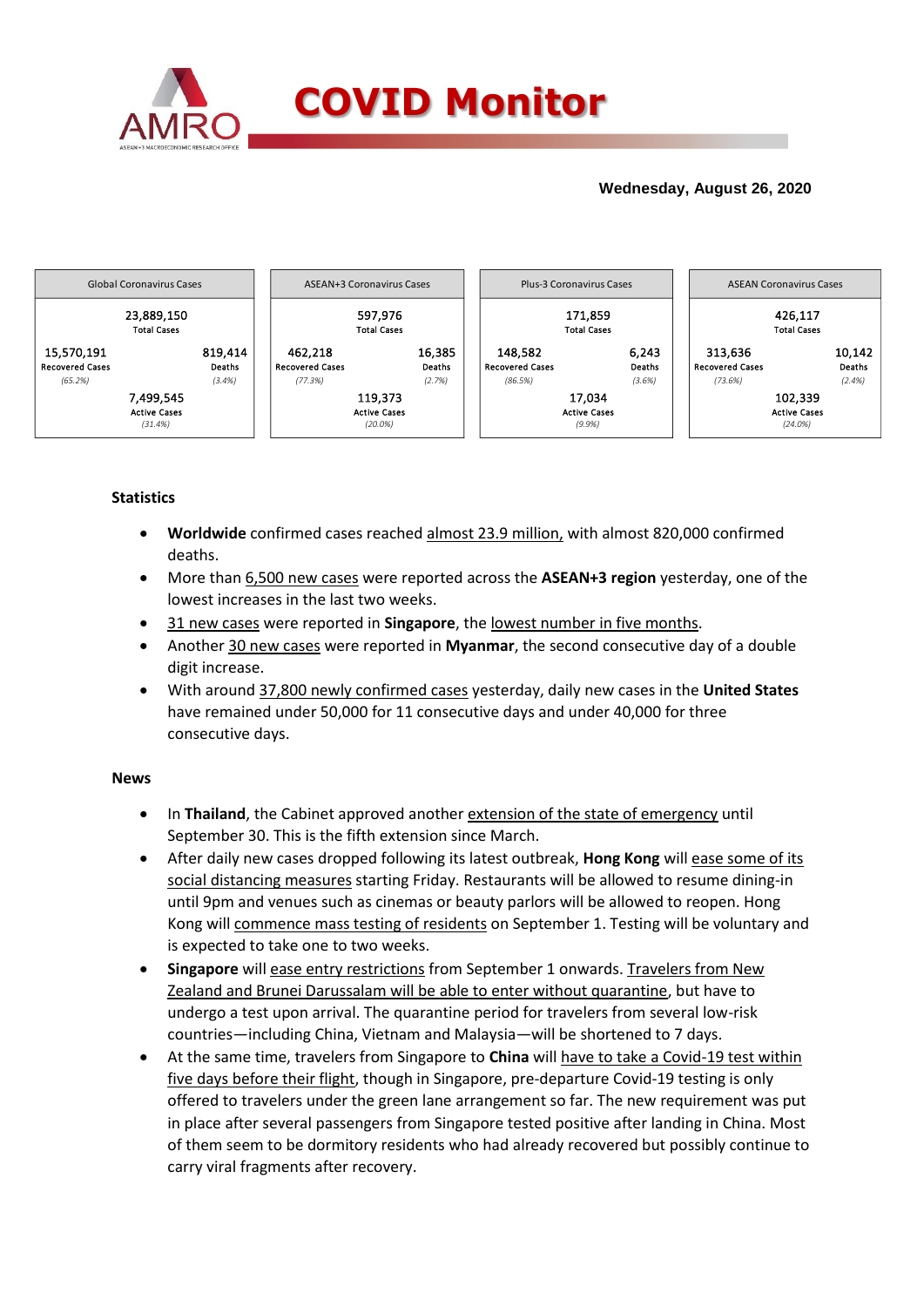

#### Overview of Confirmed COVID-19 Cases

Data as of 25/8/2020

|                                                                                                                              | <b>Total</b> | Cases per 1M   | <b>New</b>     | <b>New Cases per</b> | <b>New Cases</b>            | <b>ANew</b>    | ∆% New | <b>Total</b>   | <b>New</b>     | <b>Fatality</b> | <b>Total</b> | Recovery    | <b>Active</b>  |
|------------------------------------------------------------------------------------------------------------------------------|--------------|----------------|----------------|----------------------|-----------------------------|----------------|--------|----------------|----------------|-----------------|--------------|-------------|----------------|
| Economy                                                                                                                      | <b>Cases</b> | Population     | Cases          | 1M Pop.              | $(7$ -day avg) <sup>1</sup> | Cases          | Cases  | <b>Deaths</b>  | <b>Deaths</b>  | Rate (%)        | Recovered    | Rate $(%)2$ | Cases          |
| Global                                                                                                                       | 23,889,150   |                | 241,773        |                      |                             | 14,814         | 1.0    | 819,414        | 6,392          | 3.4             | 15,570,191   | 65.2        | 7,499,545      |
| ASEAN+3                                                                                                                      | 597,976      |                | 6,523          |                      |                             | $-903$         | 1.1    | 16,385         | 148            | 2.7             | 462,218      | 77.3        | 119,373        |
| Plus-3                                                                                                                       | 171,859      |                | 1,084          |                      |                             | 281            | 0.6    | 6,243          | 21             | 3.6             | 148,582      | 86.5        | 17,034         |
| <b>ASEAN</b>                                                                                                                 | 426,117      |                | 5,439          |                      |                             | $-1,184$       | 1.3    | 10,142         | 127            | 2.4             | 313,636      | 73.6        | 102,339        |
|                                                                                                                              |              |                |                |                      |                             |                |        |                |                |                 |              |             |                |
| China                                                                                                                        | 84,996       | 61             | 15             | 0.0                  |                             | $\mathbf 1$    | 0.0    | 4,634          | $\mathbf 0$    | 5.5             | 80,014       | 94.1        | 348            |
| Hong Kong, China                                                                                                             | 4,710        | 617            | 19             | 2.5                  |                             | 10             | 0.4    | 78             | $\mathbf{1}$   | 1.7             | 4,108        | 87.2        | 524            |
| Japan                                                                                                                        | 63,888       | 508            | 730            | 5.8                  |                             | 230            | 1.2    | 1,219          | 18             | 1.9             | 50,092       | 78.4        | 12,577         |
| Korea                                                                                                                        | 18,265       | 351            | 320            | 6.1                  |                             | 40             | 1.8    | 312            | $\overline{2}$ | 1.7             | 14,368       | 78.7        | 3,585          |
| Indonesia                                                                                                                    | 157,859      | 585            | 2,447          | 9.1                  |                             | 570            | 1.6    | 6,858          | 99             | 4.3             | 112,867      | 71.5        | 38,134         |
| Malaysia                                                                                                                     | 9,285        | 279            | 11             | 0.3                  |                             | $\overline{a}$ | 0.1    | 125            | 0              | 1.3             | 8,971        | 96.6        | 189            |
| Philippines                                                                                                                  | 197,164      | 1,792          | 2,912          | 26.5                 |                             | $-1,739$       | 1.5    | 3,038          | 28             | 1.5             | 132,396      | 67.2        | 61,730         |
| Singapore                                                                                                                    | 56,435       | 9,897          | 31             | 5.4                  |                             | $-20$          | 0.1    | 27             | 0              | 0.0             | 54,816       | 97.1        | 1,592          |
| Thailand                                                                                                                     | 3,402        | 50             | $\mathbf 0$    | 0.0                  |                             | $-7$           | 0.0    | 58             | 0              | 1.7             | 3,229        | 94.9        | 115            |
|                                                                                                                              |              |                |                |                      |                             |                |        |                |                |                 |              |             |                |
| Brunei Darussalam                                                                                                            | 144          | 319            | $\mathbf{1}$   | 2.2                  |                             | $\mathbf 1$    | 0.7    | $\overline{3}$ | $\Omega$       | 2.1             | 139          | 96.5        | $\overline{2}$ |
| Cambodia                                                                                                                     | 273          | 16             | $\mathbf 0$    | 0.0                  | ៳                           | $\mathbf 0$    | 0.0    | $\mathbf 0$    | 0              | 0.0             | 264          | 96.7        | 9              |
| Lao PDR                                                                                                                      | 22           | $\overline{3}$ | $\mathbf 0$    | 0.0                  |                             | $\mathbf 0$    | 0.0    | $\mathbf 0$    | $\Omega$       | 0.0             | 21           | 95.5        | $\mathbf{1}$   |
| Myanmar                                                                                                                      | 504          | $\overline{9}$ | 30             | 0.6                  |                             | 6              | 6.3    | 6              | 0              | 1.2             | 341          | 67.7        | 157            |
| Vietnam                                                                                                                      | 1,029        | 11             | $\overline{7}$ | 0.1                  |                             | $\mathbf{1}$   | 0.7    | 27             | 0              | 2.6             | 592          | 57.5        | 410            |
|                                                                                                                              |              |                |                |                      |                             |                |        |                |                |                 |              |             |                |
| Belgium                                                                                                                      | 82,447       | 7,159          | 355            | 30.8                 |                             | 199            | 0.4    | 9,996          | $\mathbf 0$    | 12.1            | 18,291       | 22.2        | 54,160         |
| France                                                                                                                       | 270,455      | 4,161          | 3,063          | 47.1                 |                             | 1,221          | 1.1    | 30,412         | 16             | 11.2            | 73,082       | 27.0        | 166,961        |
| Germany                                                                                                                      | 237,583      | 2,863          | 1,461          | 17.6                 |                             | $-167$         | 0.6    | 9,281          | 5              | 3.9             | 210,333      | 88.5        | 17,969         |
| Italy                                                                                                                        | 261,174      | 4,336          | 876            | 14.5                 |                             | $-77$          | 0.3    | 35,445         | 4              | 13.6            | 206,015      | 78.9        | 19,714         |
| Netherlands                                                                                                                  | 69,683       | 4,032          | 459            | 26.6                 |                             | $-195$         | 0.7    | 6,233          | 6              | 8.9             |              | $\sim$      |                |
| Spain                                                                                                                        | 412,553      | 8,803          | 7,117          | 151.9                |                             | $-12.265$      | 1.8    | 28,924         | 52             | 7.0             | 150,376      | 36.5        | 53,521         |
| Switzerland                                                                                                                  | 40,262       | 4,656          | 202            | 23.4                 |                             | 45             | 0.5    | 2,002          | $\mathbf{1}$   | 5.0             | 34,400       | 85.4        | 3,860          |
| <b>United Kingdom</b>                                                                                                        | 329,821      | 4,904          | 1,201          | 17.9                 |                             | 224            | 0.4    | 46,791         | 16             | 14.2            |              | ×,          |                |
| Brazil<br>3,669,995<br>17,362<br>47,134<br>223.0<br>30,056<br>116,580<br>1,271<br>3.2<br>3,032,551<br>520,864<br>1.3<br>82.6 |              |                |                |                      |                             |                |        |                |                |                 |              |             |                |
| Canada                                                                                                                       | 127,903      | 3,382          | 309            | 8.2                  |                             | $-468$         | 0.2    | 9,136          | $\overline{7}$ | 7.1             | 113,809      | 89.0        | 4,958          |
| Chile                                                                                                                        | 400,985      | 20,608         | 1,417          | 72.8                 |                             | $-486$         | 0.4    | 10,958         | 42             | 2.7             | 374,463      | 93.4        | 15,564         |
| Mexico                                                                                                                       | 568,621      | 4,474          | 4,916          | 38.7                 |                             | 1,375          | 0.9    | 61,450         | 650            | 10.8            | 469,206      | 82.5        | 37,965         |
| Peru                                                                                                                         | 600,438      | 18,293         | 6,112          | 186.2                |                             | $-2,978$       | 1.0    | 27,813         | 150            | 4.6             | 414,577      | 69.0        | 158,048        |
| <b>United States</b>                                                                                                         | 5,744,954    | 17,354         | 37,793         | 114.2                |                             | 662            | 0.7    | 178,070        | 1,228          | 3.1             | 2,053,699    | 35.7        | 3,513,185      |
|                                                                                                                              |              |                |                |                      |                             |                |        |                |                |                 |              |             |                |
| Australia                                                                                                                    | 25,204       | 970            | 151            | 5.8                  |                             | 13             | 0.6    | 549            | 24             | 2.2             | 20,098       | 79.7        | 4,557          |
| India                                                                                                                        | 3,224,547    | 2,354          | 57,224         | 41.8                 |                             | $-3,751$       | 1.8    | 59,357         | 967            | 1.8             | 2,458,339    | 76.2        | 706,851        |
| Iran                                                                                                                         | 363,363      | 4,318          | 2,213          | 26.3                 |                             | $-32$          | 0.6    | 20,901         | 125            | 5.8             | 313,058      | 86.2        | 29,404         |
| Russia                                                                                                                       | 963,655      | 6,573          | 4,639          | 31.6                 |                             | $-49$          | 0.5    | 16,524         | 118            | 1.7             | 777,960      | 80.7        | 169,171        |
| Saudi Arabia                                                                                                                 | 309,768      | 8,911          | 1,114          | 32.0                 |                             | $-61$          | 0.4    | 3,722          | 31             | 1.2             | 283,932      | 91.7        | 22,114         |
| South Africa                                                                                                                 | 613,017      | 10,265         | 1,567          | 26.2                 |                             | $-110$         | 0.3    | 13,308         | 149            | 2.2             | 520,381      | 84.9        | 79,328         |

Source: Haver Analytics, sourced from John Hopkins University; AMRO staff calculations.

Notes: New cases since previous day. Δ% refers to percentage change since previous day. Fatality rate measured as deaths per confirmed infections.

1/ Since January 31, 2020. 2/ Recovery rate is a proxy for the stage of the cycle.